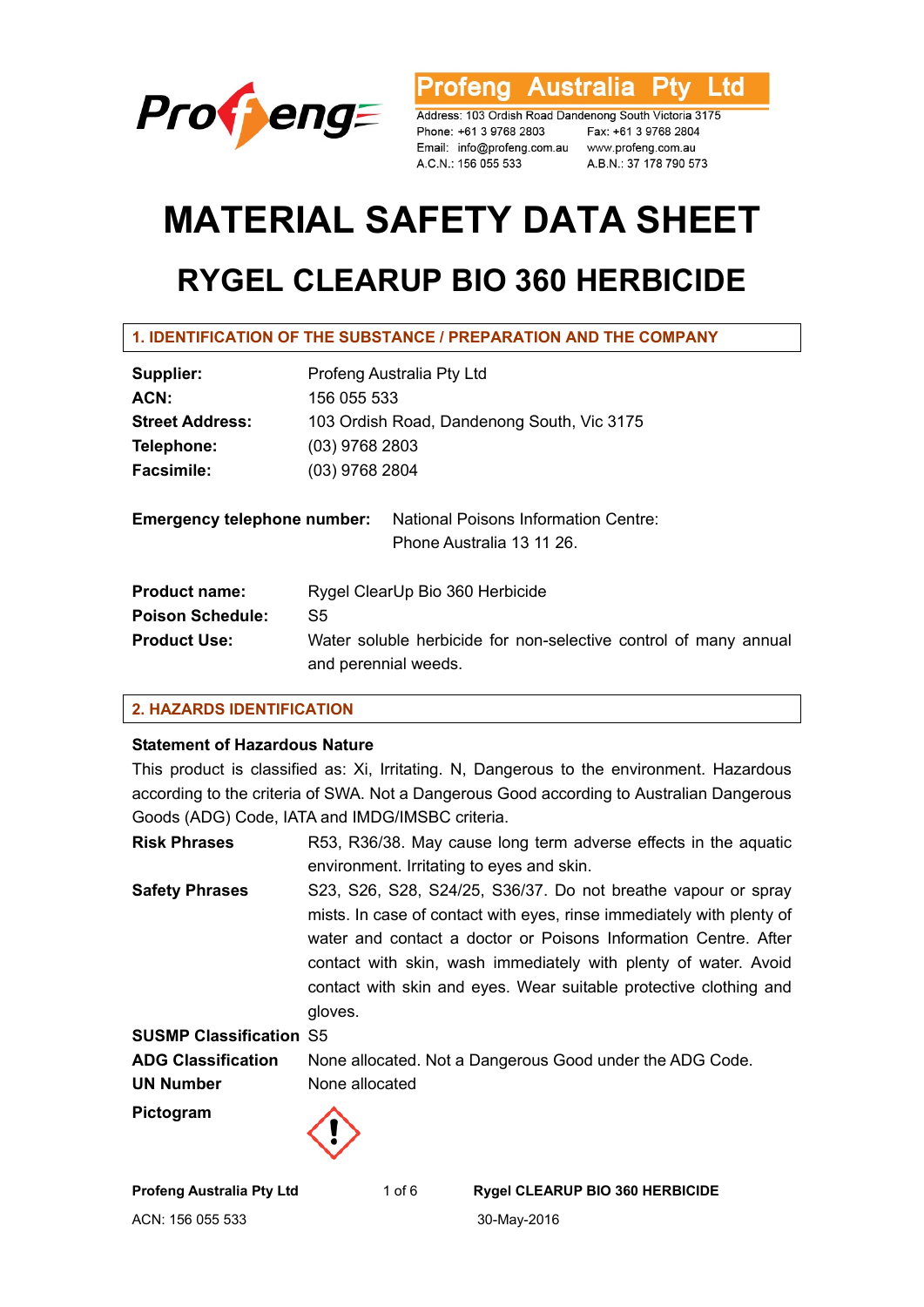

**Profeng Australia Pty Ltd** 

Address: 103 Ordish Road Dandenong South Victoria 3175 Phone: +61 3 9768 2803 Email: info@profeng.com.au www.profeng.com.au A.C.N.: 156 055 533

Fax: +61 3 9768 2804 A.B.N.: 37 178 790 573

| <b>Signal word</b>                | Warning                                                      |  |
|-----------------------------------|--------------------------------------------------------------|--|
| Hazard statement(s)               |                                                              |  |
| H315                              | Causes skin irritation                                       |  |
| H320                              | Causes eye irritation                                        |  |
| <b>Precautionary statement(s)</b> |                                                              |  |
| P <sub>262</sub>                  | Do not get in eyes, on skin, or on clothing                  |  |
| P402+P404                         | Store in a dry place. Store in a closed container            |  |
| P <sub>501</sub>                  | Dispose of contents/ container to an approved waste disposal |  |
|                                   | plant                                                        |  |

| <b>3. COMPOSITION / INFORMATION ON INGREDIENTS</b> |               |         |  |  |
|----------------------------------------------------|---------------|---------|--|--|
| <b>Chemical Entity</b>                             | <b>CAS No</b> | Conc. % |  |  |
| Glyphosate, (present as the                        |               |         |  |  |
| isopropylamine salt)                               | 1071-83-6     | 360g/L  |  |  |
| Other Non hazardous ingredients                    |               | to 100% |  |  |

This is a commercial product whose exact ratio of components may vary. Trace quantities of impurities are also likely.

| <b>4. FIRST AID MEASURES</b>                                                       |                                                                                                                                                                                                                   |  |  |
|------------------------------------------------------------------------------------|-------------------------------------------------------------------------------------------------------------------------------------------------------------------------------------------------------------------|--|--|
| Ingestion:                                                                         | If swallowed do NOT induce vomiting; seek medical advice immediately and<br>show this container or label or contact the Poisons Information Centre on 13<br>11 26 (Aust).                                         |  |  |
|                                                                                    | Make every effort to prevent vomit from entering the lungs by careful<br>placement of the patient. Do not give anything by mouth to a semi-conscious<br>or unconscious person.<br>Give a glass of water.          |  |  |
| Eye contact:                                                                       | If product in eyes, wash material from them with running water. If they begin<br>watering or reddening, take special care in washing thoroughly                                                                   |  |  |
|                                                                                    | <b>Skin contact:</b> If skin contact occurs, thoroughly wash contacted areas. No further<br>measures should normally be required unless irritation is noticed. If irritation<br>persists, seek medical attention. |  |  |
| Inhalation:                                                                        | No first aid measures normally required. However, if vapours or mists have<br>been inhaled, and irritation has developed, remove to fresh air and observe<br>until recovered.                                     |  |  |
| <b>Notes to physician:</b> Treat symptomatically. Note the nature of this product. |                                                                                                                                                                                                                   |  |  |

| <b>Profeng Australia Pty Ltd</b> | $2$ of 6 | <b>Rygel CLEARUP BIO 360 HERBICIDE</b> |
|----------------------------------|----------|----------------------------------------|
| ACN: 156 055 533                 |          | 30-Mav-2016                            |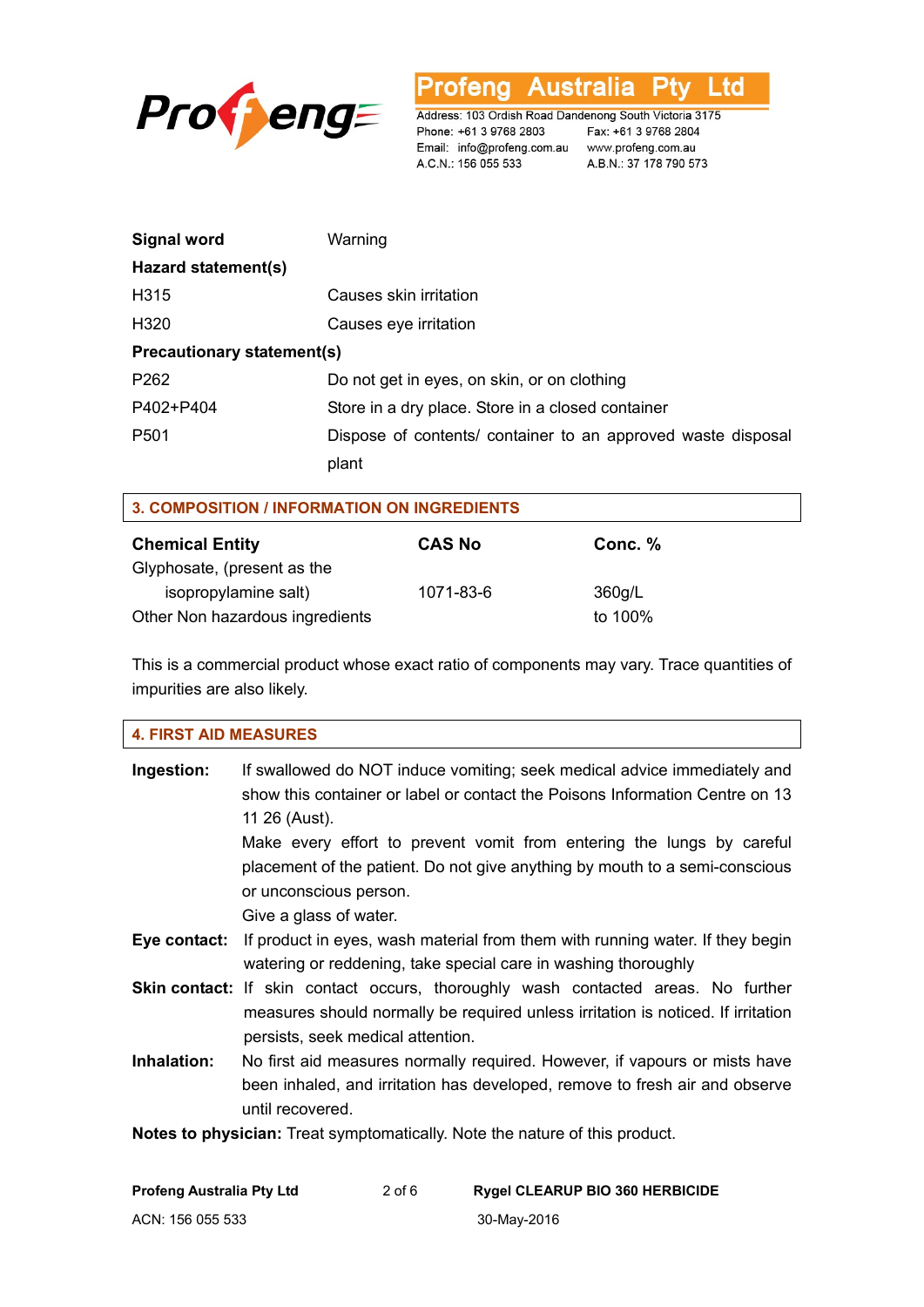

Ltd **Australia** 

Address: 103 Ordish Road Dandenong South Victoria 3175 Phone: +61 3 9768 2803 Email: info@profeng.com.au A.C.N.: 156 055 533

Fax: +61 3 9768 2804 www.profeng.com.au A.B.N.: 37 178 790 573

## **5. FIRE-FIGHTING MEASURES**

#### **Fire & Explosion Hazards**:

The product is not flammable. If involved in a fire, use extinguishing agent suitable for the material on fire.

**Suitable extinguishing media:** Water spray, foam, dry chemical, carbon dioxide and/or any Class B extinguishing agent.

## **Precautions for Firefighters and Special Protective Equipment:**

When fighting fires involving significant quantities of this product, wear safety boots, non-flammable overalls, gloves, hat, goggles and respirator. All skin areas should be covered.

**Unusual Fire & Explosion Hazards:** This product, or spray solutions of this product, may react with galvanized steel or unlined steel (except stainless steel) containers and tanks, to produce hydrogen gas, which may form a highly combustible gas mixture.

**Hazards from combustion products:** Not combustible, however after evaporation of aqueous component residual material may burn. Product of combustion may include carbon dioxide, carbon monoxide, smoke and fumes.

## **6. ACCIDENTAL RELEASE MEASURES**

**Spills & Disposal** Contain spill and absorb with clay, sand, soil or proprietary absorbent (such as vermiculite). Collect in sealed open top containers for disposal.

Final clean-up with degreasing agent or detergent is advised.

#### **Environmental Precautions**

Prevent from entering drains, waterways or sewers.

## **7. HANDLING AND STORAGE**

**Handling:** Keep exposure to this product to a minimum, and minimise the quantities kept in work areas. Check Section 8 of this MSDS for details of personal protective measures, and make sure that these measures are followed.

No special storage and transport requirements. This product has no UN classification.

**Storage:** This product is a S5 Poison. Store in the closed, original container in a dry, well ventilated area out of direct sunlight. Keep container tightly sealed and do not store with seed, fertilisers or foodstuffs.

# **8. EXPOSURE CONTROLS/PERSONAL PROTECTION**

#### **National occupational exposure limits:**

Exposure limits have not been established by NOHSC Australia for any of the significant ingredients in this product.

The ADI (Acceptable Daily Intake) for Glyphosate is set at 0.3mg/kg/day. The corresponding

**Profeng Australia Pty Ltd** 3 of 6 **Rygel CLEARUP BIO 360 HERBICIDE** 

ACN: 156 055 533 30-May-2016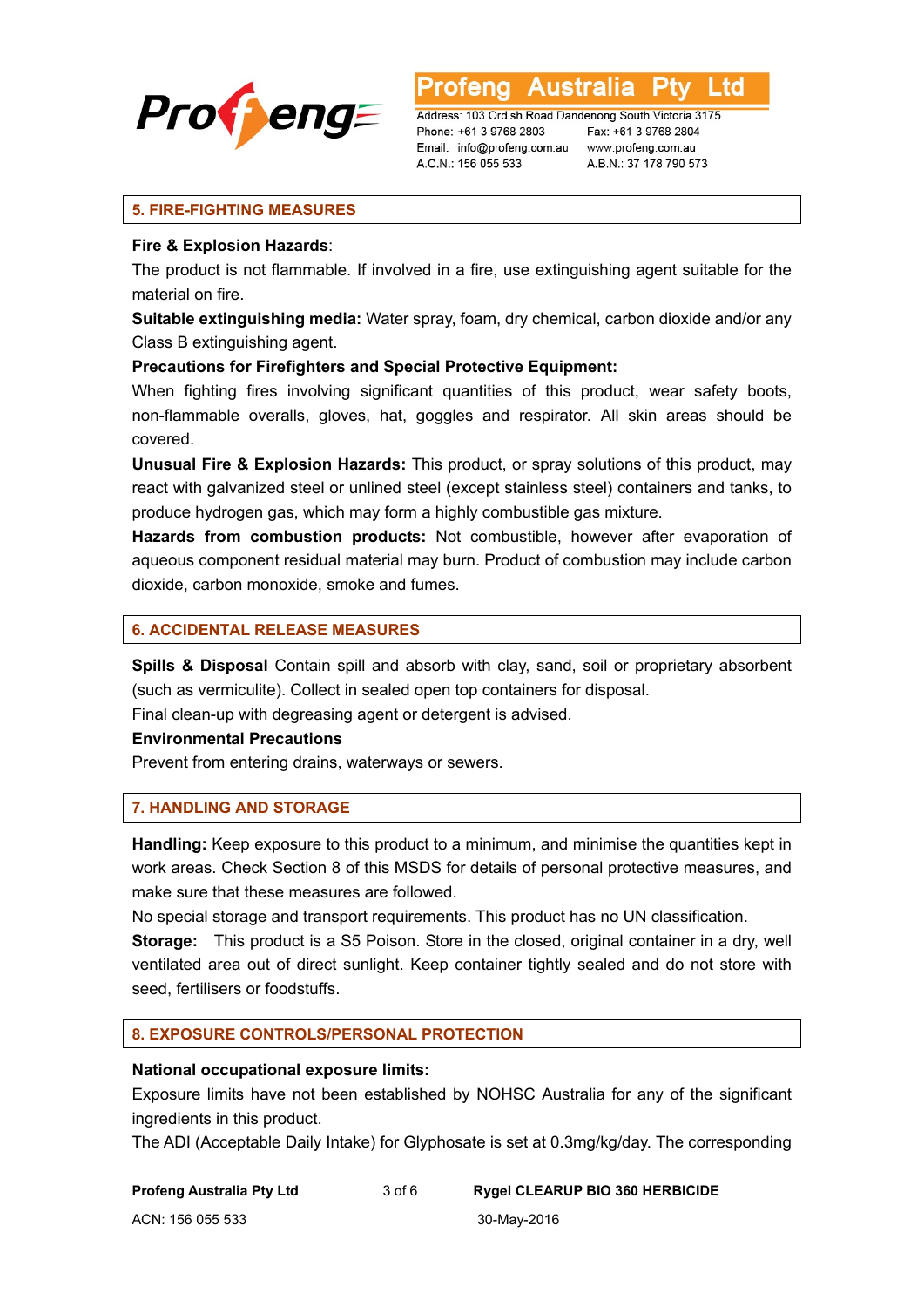

Australia L td

Address: 103 Ordish Road Dandenong South Victoria 3175 Phone: +61 3 9768 2803 Email: info@profeng.com.au www.profeng.com.au A.C.N.: 156 055 533

Fax: +61 3 9768 2804 A.B.N.: 37 178 790 573

NOEL (No-observable-effect-level) is set at 30mg/kg/day. Values taken from Australian ADI List, January 2001.

# **Engineering Controls:**

Use good occupational work practice with adequate ventilation. Natural ventilation should be adequate under normal use conditions.

# **Personal Protection:**

**Respiratory Protection:** It is usually safe to not use a dust mask or respirator protection on account of this product. However, if the product is being used in dusty or confined conditions, use of a mask or respirator may be preferred.

**Protective Gloves:** Impermeable elbow length PVC gloves should be worn when you are using this product, to prevent irritation.

**Eye Protection:** When preparing product for use, wear face shield or goggles.

**Clothing:** When using controlled droplet applicator, wear protective waterproof clothing and impervious footwear.

After use and before eating, drinking or smoking, wash hands, arms and face thoroughly with soap and water. After each day's use, wash gloves, face shield and goggles.

| 9. PHYSICAL AND CHEMICAL PROPERTIES |                                                                  |  |
|-------------------------------------|------------------------------------------------------------------|--|
| Appearance:                         | Yellow coloured liquid                                           |  |
| Odour:                              | Odourless to slight amine odour                                  |  |
| <b>Melting/softening point:</b>     | Approximately 0°C                                                |  |
| <b>Boiling point:</b>               | Approximately 100°C at 100kPa                                    |  |
| <b>Volatile materials:</b>          | Water component. Active ingredient is considered non<br>volatile |  |
| Vapour pressure:                    | 2.37 kPa at 20 °C (water vapour pressure)                        |  |
| <b>Flashpoint:</b>                  | Does not burn                                                    |  |
| <b>Solubility in water:</b>         | Completely soluble                                               |  |
| <b>Flash Point:</b>                 | None                                                             |  |
| <b>Flammability:</b>                | Non combustible material                                         |  |
| Ignition Temperature:               | N/A                                                              |  |
| <b>Corrosiveness:</b>               | Not corrosive                                                    |  |

# **10. STABILITY AND REACTIVITY**

**Reactivity:** This product is unlikely to react or decompose under normal storage conditions. **Conditions to Avoid:** This product should be kept in a cool place, preferably below 30 °C. **Incompatibilities**: Strong oxidising agents.

**Fire Decomposition:** If involved in a strong fire can release nitrogen oxides and oxides of phosphorus.

**Profeng Australia Pty Ltd** 4 of 6 **Rygel CLEARUP BIO 360 HERBICIDE** 

ACN: 156 055 533 30-May-2016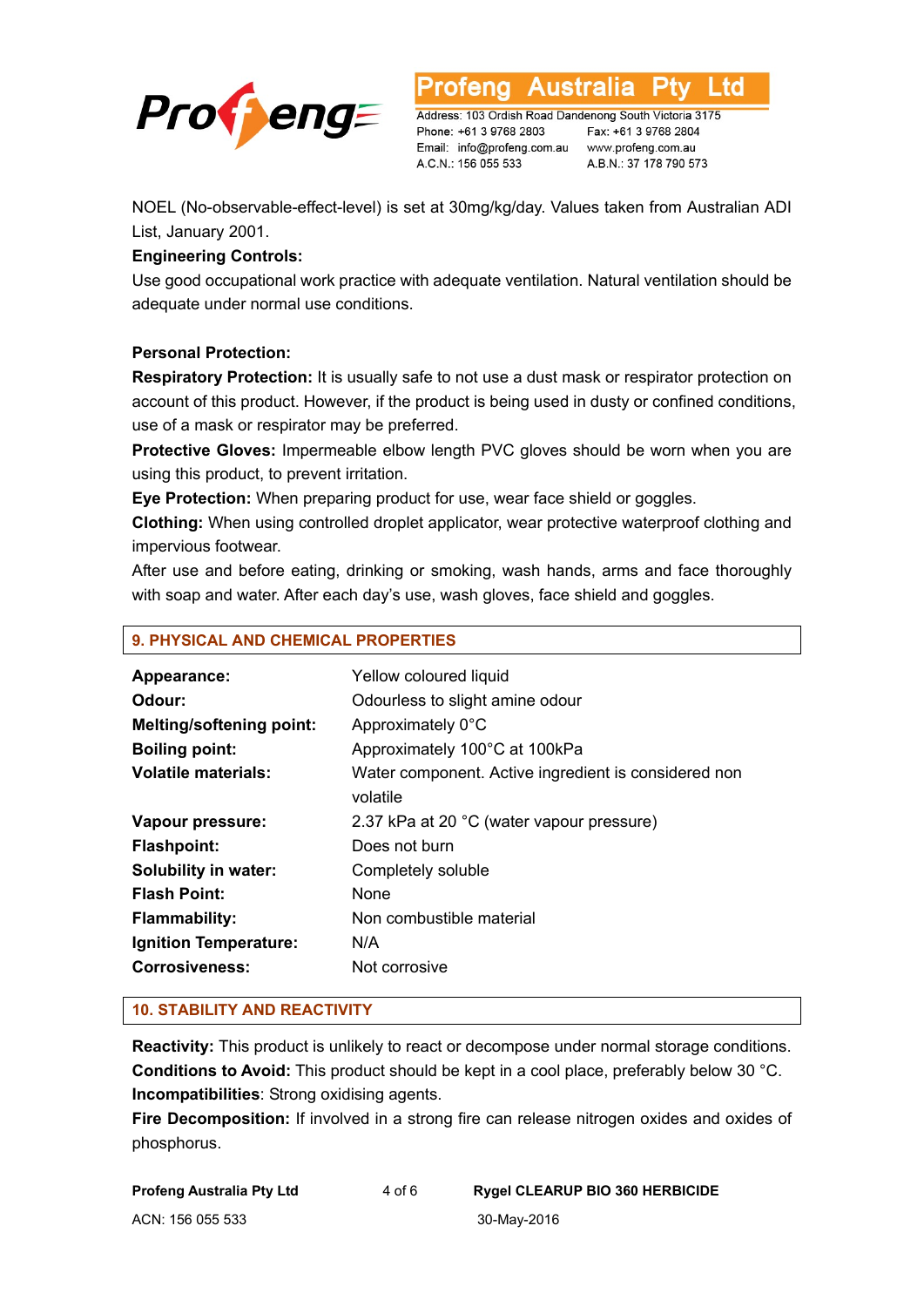

L to

Address: 103 Ordish Road Dandenong South Victoria 3175 Phone: +61 3 9768 2803 Email: info@profeng.com.au www.profeng.com.au A.C.N.: 156 055 533

Fax: +61 3 9768 2804 A.B.N.: 37 178 790 573

**Polymerization:** Hazardous polymerisation is not possible.

**Materials to Avoid** Corrosive to mild steel, galvanised and zinc.

Non corrosive to stainless steel, polyethylene and plastics.

Do not mix, store or apply the product or spray solutions of the product in galvanised steel or unlined steel (except stainless steel) containers or spray tanks.

**Hazardous Reaction** Avoid contact of the concentrate with strong alkalis and alkaline materials such as lime. Such contact may release isopropylamine vapour with a strong fish like odour, which is an irritant to eyes. Isopropylamine is moderately toxic, LD50 (oral, rat) is 820 mg/kg and a TLV of 5 ppm (TWA) has been set.

## **11. TOXICOLOGICAL INFORMATION**

#### **Toxicology Information**

No harmful effects are expected if the precautions on the label and this MSDS are followed. **Inhalation** When applying the product as a spray avoid breathing in spray mists. May cause irritation to mucous membranes and respiratory tract.

**Ingestion** The concentrate is of low toxicity if swallowed. Amounts swallowed incidental to normal handling procedures and use are not expected to cause injury. Possible symptoms of exposure include: nausea, vomiting and gastrointestinal discomfort and diarrhoea. Ingestion of a large quantity of the undiluted product may result in hypotension and pulmonary oedema.

**Skin** The concentrated product may cause slight irritation on contact. Prolonged contact is likely to result in irritation.

**Skin Irritation** Slight irritant.

**Eye** The concentrate may cause irritation of the eyes. Prolonged contact with the concentrate may cause damage to the eye.

**Eye Irritation** Slight irritant

**Acute Toxicity - Oral** LD50 (rat) >5000 mg/kg for a similar product **Acute Toxicity – Dermal** LD50 (rabbit) >5000 mg/kg for a similar product **Acute Toxicity – Inhalation** LC50 (rat) (4hr) >1.3 mg/L LC50 concentration not reached.

# **12. ECOLOGICAL INFORMATION**

This product is very toxic to aquatic organisms. This product is not readily biodegradable. **Effects on birds:** Glyphosate is not harmful to wild birds. The dietary LC50 in both mallards and bobwhite quail is greater than 4500 ppm.

**Effects on aquatic organisms:** Technical glyphosate acid is practically nontoxic to fish and may be slightly toxic to aquatic invertebrates. The reported 96-hour LC 50 values for other aquatic species include greater than 10 mg/L in Atlantic oysters, 934 mg/L in fiddler crab,